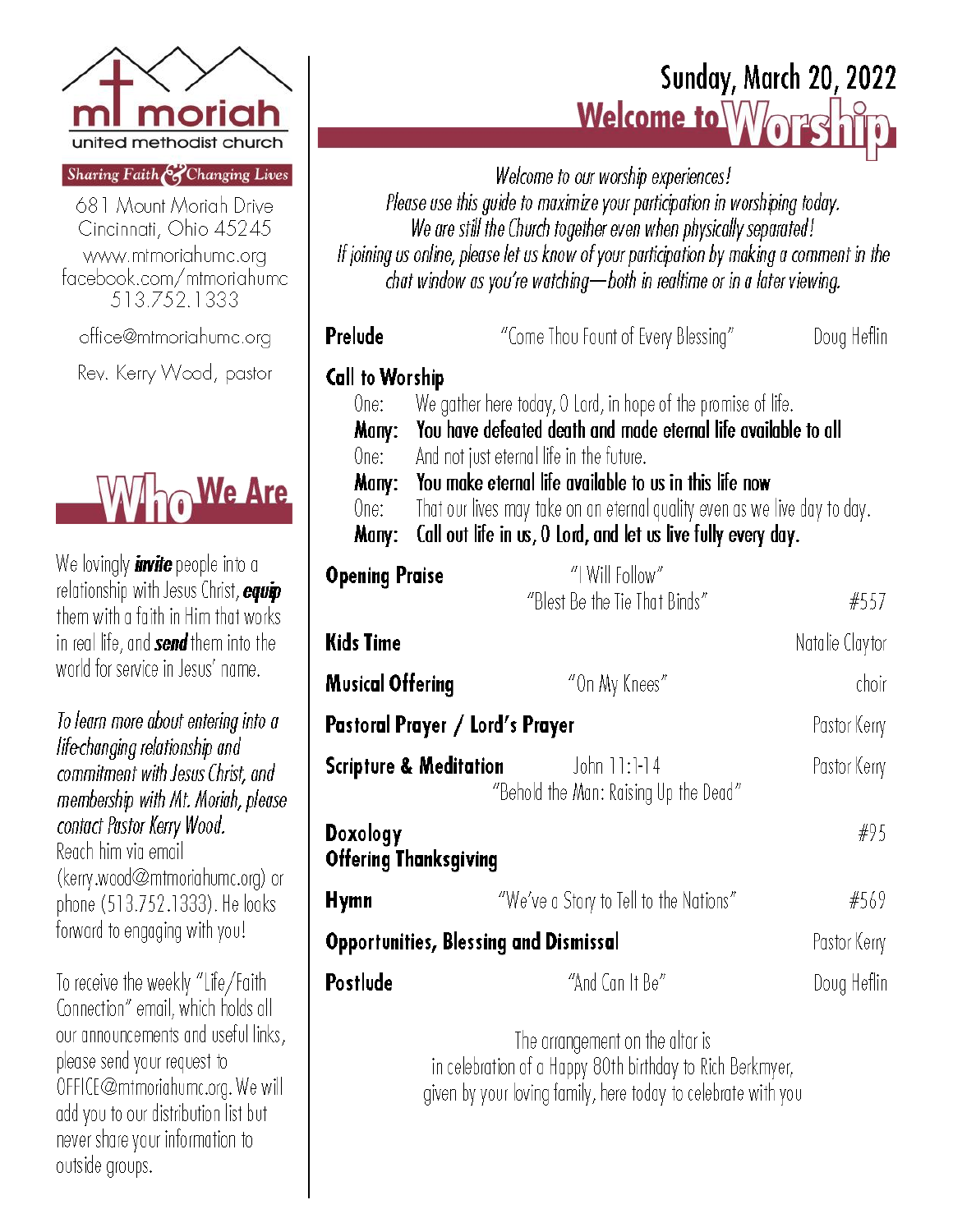# **MUTCReading Plan**

| 3/20 Sun John 13:27b-38 |
|-------------------------|
| 3/21 MonJohn 14:1-7     |
| 3/22 TueJohn 14:8-14    |
| 3/23 WedJohn 14:15-21   |
| 3/24 ThuJohn 14:22-27   |
|                         |
| 3/26 SatJohn 15:1-4     |
| 3/27 Sun John 15:5-6    |
|                         |

# Weekly Collemdar

# Sun., March 20

8:30 am Worship Service 9:45 am Faith Formation 11:00 am Worship Service

# Mon., March 21

10:00 am Purls and Chains, off-site 4:00 pm Faith Circle LG, parlor 7:00 pm Jochebed Circle, parlor

# Tues., March 22

6:30 pm United Methodist Men, parlor 6:45 pm Faith Circle DW, conf rm

# Wed., March 23

8:30 am Pastor's Discipleship Band, Conference room 10:00 am Bible Study, parlor

4:00 pm Journey by Faith group, parlor

5:30 pm Praise Band, sanctuary

6:35 pm Brass, sanctuary

6:45 pm Narcotics Anonymous, Fellowship Hall

7:30 pm Choir, sanctuary

# Thurs., March 24

11:00 am Newsletter Volunteers, parlor 1:30 pm Faith Circle MS, parlor

6:15 pm Ark Staff, parlor

# Fri., March 25

5:30 pm Spaghetti Dinner Fundraiser, fellowship hall

# Sat., March 26

9:00 am Faith Circle DT, parlor Sun., March 27

# **Food Drive Drive-By**

8:30 am Worship Service 9:45 am Faith Formation 11:00 am Worship Service 1:00 pm Confirmation, parlor Sunday Schedule

8:30am worship 9:45am faith formation/Sunday school 11:00am worship

**OTYWIR You Can Use** 

# Spaghetti Dinner Fundraiser - Friday, March 25 5:30-7pm Fellowship Hall

Sponsored by our United Methodist Men. Your dinner will consist of fresh garden salad, spaghetti and meatballs with delicious sauce, garlic toast, your choice of dessert and drink, all for the low price of \$10 per adult and \$4 per child under 12 years old. (And it really is a bargain! Charlotte priced a similar adult meal from both LaRosa's and Olive Garden with a tip at \$21-\$26!) So come out, fellowship and know your full belly helps continue the UMM scholarship fund, assisting our graduating high school seniors with a small gift towards their continuing education. Tickets available in the welcome area or in the church office.

# **NEXT SUNDAY!**

SPRING DRIVE-BY FOOD DRIVE for SEM Food Pantry-March 27, 2022 8:00am - 11:00am We are holding our drive by drop off collection for SEM Pantry on Sunday, March 27th. The delivery vehicles will be out front of the Worship Center from 8am-11am for you to drive up and allow our folks serving to access your bagged donations. You don't even have to carry them in! If you need to drop off items before that day, there is a bin located in the learning center hallway near the fellowship hall restrooms. (Look for more information in the newsletter.

From: Janet at the SEM Food Pantry-One of our current needs and very appreciated items are toiletries. individually wrapped toothbrushes sanitary supplies Shampoo conditioner toothpaste People can't use their SNAP cards for those things.

Clients like meal helpers and of course we appreciate any non perishable

## Women's Gathering April 4 - Easter Bunny Needs Colors!

Ladies, bring your inner artistry to the April 4 UMW general meeting at 7:00 pm, Fellowship Hall, and paint your picture using water colors. Teacher and all art supplies will be furnished! To assure we have enough supplies, please contact Connie Crissman at 513.773.4021 or nonimusic58@gmail.com and let her know you plan to attend. As always, refreshments will follow.

## 2022 EGG HUNT Sponsored by the Ark of Learning SATURDAY, APRIL 16, 2022

11:00 A.M. - meet in the shelter - look for balloons

FREE, but please register\* by Friday April 8th so we know how to prepare. For ages thru 6th grade The schedule has staggered start times to allow family participation.

Schedule: 11:00 Gathering in the shelter and instructions

11:15 Ages 0-3 / 11:30 Ages 4-6 / 11:45 Ages 7 and up

The Easter Bunny needs your help. We have eggs but He needs LOTS of wrapped Easter candy. (Please no hard candy or unwrapped pieces.) Beginning next Sunday a basket will be in the church welcome area until Sunday, 4/10 for your candy donations, or you can bring them to the church office. All donations are greatly appreciated.

\*registration available through mtmoriahumc.org website, call the office, or scan this code



# Easter Flowers - Deadline to order Wednesday, April 6

Easter lily \$13 and Hyacinth, Tulip, Daffodil \$11

Complete this form with the following information on/in an envelope, include your payment with "Easter flowers" on the memo. Flowers may be removed following the  $11:00$  service on Easter  $4/17$ 

 $(f\# of \text{flows})$ of

(Lily, Hyacinth, Tulip, or Daffodil)

in (honor, memory, celebration) (select one)

(honoree)

given by

(your names)

(phone # in case I have questions)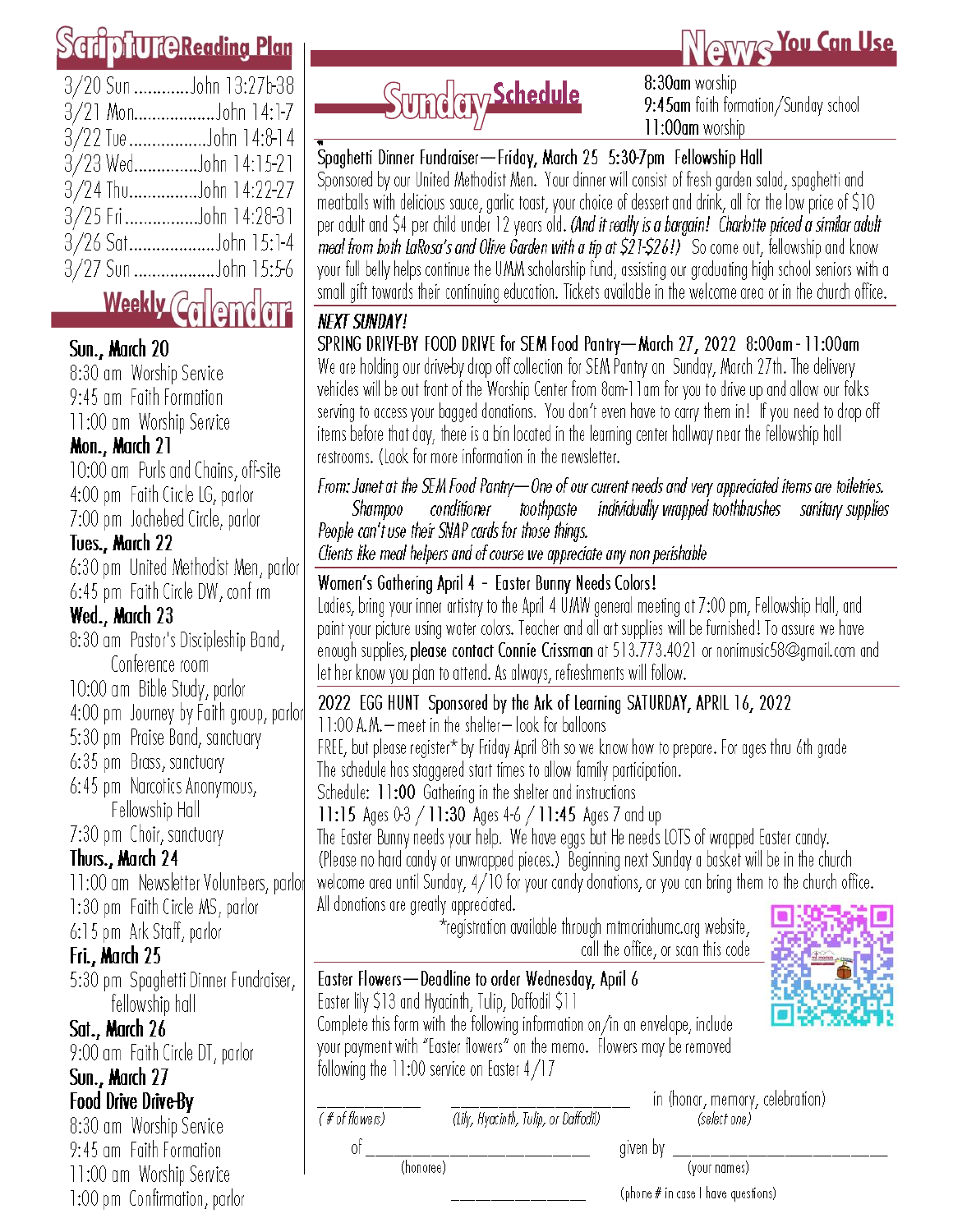# 2022 SPRING "DRIVE-BY" FOOD DRIVE FOR SEM FOOD PANTRY Sunday, March 27th 8:00am - 11:00am



The Mission Team encourages us to kick off Spring with a purpose! Whether you worship in church or on line, the team has arranged the Spring "drive-by food drive" for SEM to be around service times. So even if you are not coming "in-building" to worship, you can still swing by and donate your items. Last year we collected over 250 bags of food (Think we can top that!).

#### How to participate in the DRIVE-BY on Sunday, March 27:

Pull your car in the church parking lot and there will be a person to get your groceries from your car trunk for you. There will also be a cart outside the Learning Center Fellowship Hall entrance during the full week before and the Monday after the collection date, for those unable to participate on March 28. So everyone will have the opportunity to GIVE food and show love with a generous heart for others in need.

Current specific pantry requests

Shampoo conditioner toothpaste individual toothbrushes sanitary supplies

People can't use their SNAP cards for those things. Clients like meal helpers and of course we appreciate any non perishable items.

List of Common Food Pantry items (but you are not limited to the list—bring whatever YOU like to eat!)

| Canned Vegetables         | Cereal                                   | Shelf stable milk        |
|---------------------------|------------------------------------------|--------------------------|
| Pasta, spaghetti, noodles | Spaghetti Sauce                          | Rice, Beans              |
| Canned Pork and Beans     | Canned meat                              | Canned Tuna or Chicken   |
| Instant Mashed Potatoes   | Canned Beef Stew                         | Canned Soup              |
| Peanut Butter             | Jelly                                    | Crackers                 |
| Macaroni and Cheese       | Pudding/Jello cups                       | Granola/Protein bars     |
| Tuna/Hamburger Helpers    | Canned Fruit                             | Juice (boxes or bottles) |
| Syrup                     | Boxed Mixes (cornbread, muffin, pancake) |                          |

(All food items must have current date and be unopened)

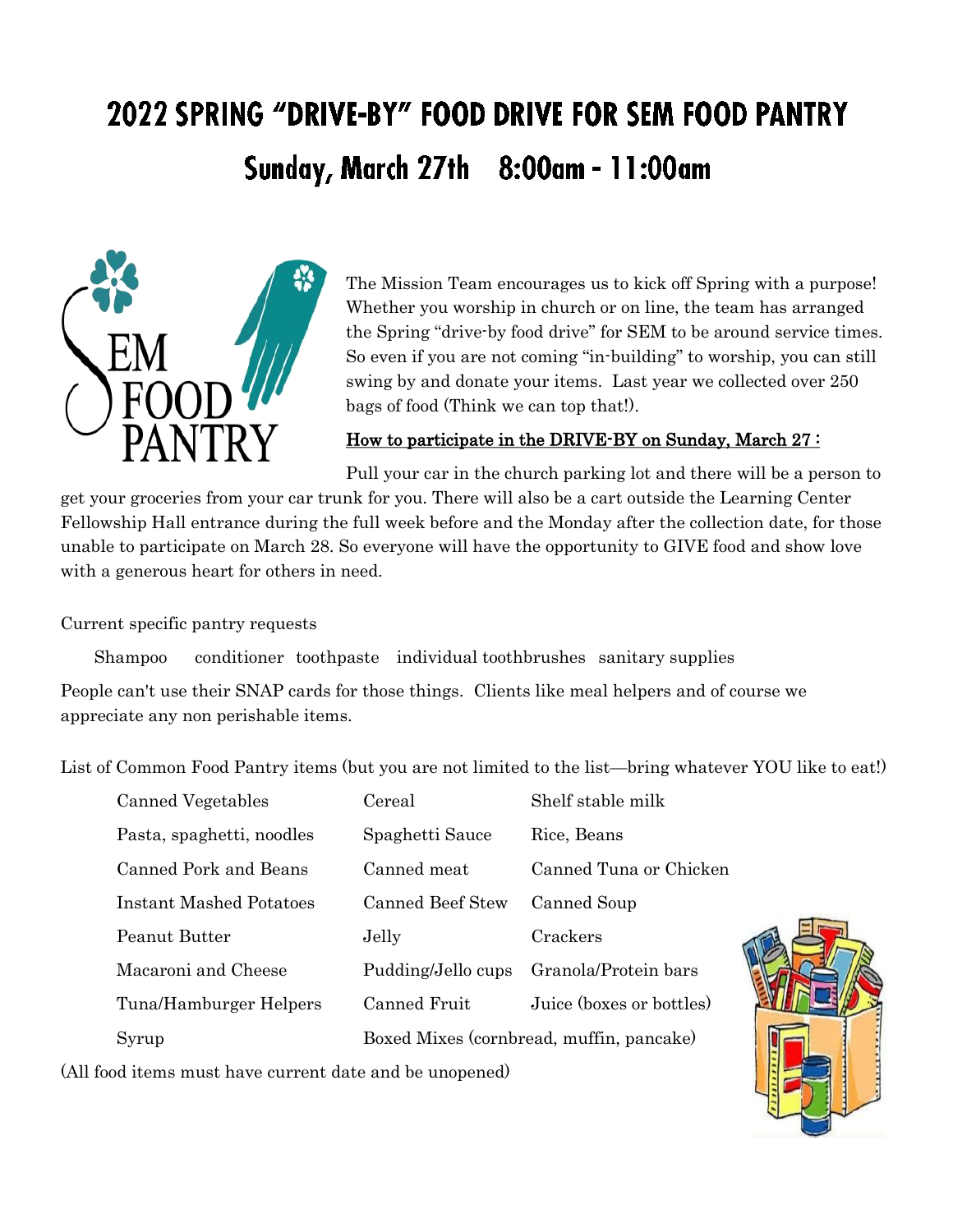# **I Will Follow**

Written By Jason Ingram, Reuben Morgan and Chris Tomlin Released - 2010 \*\*\* by Chris Tomlin And If Our God Is For Us album  $\omega$  sixsteps records Permission granted via CCLI#11200821 – Mt. Moriah UMC – Cincinnati, Ohio Key of Bb

## **Intro: dm B**b **F C dm B**b **F C**

**Chorus:**

dm Bb F C Where You go I'll go, where You stay I'll stay, when You move I'll move, I will follow You. dm Bb F C dm Bb Who You love, I'll love, how You serve, I'll serve. If this life I lose, I will follow You. F C I will follow You.

### **Verse 1:**

Bb dm C F C/E Bb/D All Your ways are good, all Your ways are sure. I will trust in You alone. dm C F C Bb C Higher than my sight, high above my life. I will trust in You alone.

### **Chorus:**

dm Bb F C Where You go I'll go, where You stay I'll stay, when You move I'll move, I will follow You. dm Bb F C dm Bb Who You love, I'll love, how You serve, I'll serve. If this life I lose, I will follow You. F C I will follow You.

### **Verse 2:**

Bb dm C F C Bb Light unto the world, light unto my life. I will live for You alone. dm C F C Bb You're the one I seek, knowing I will find. All I need in You alone.

### **Chorus**

**Chorus** rev. 2/9/22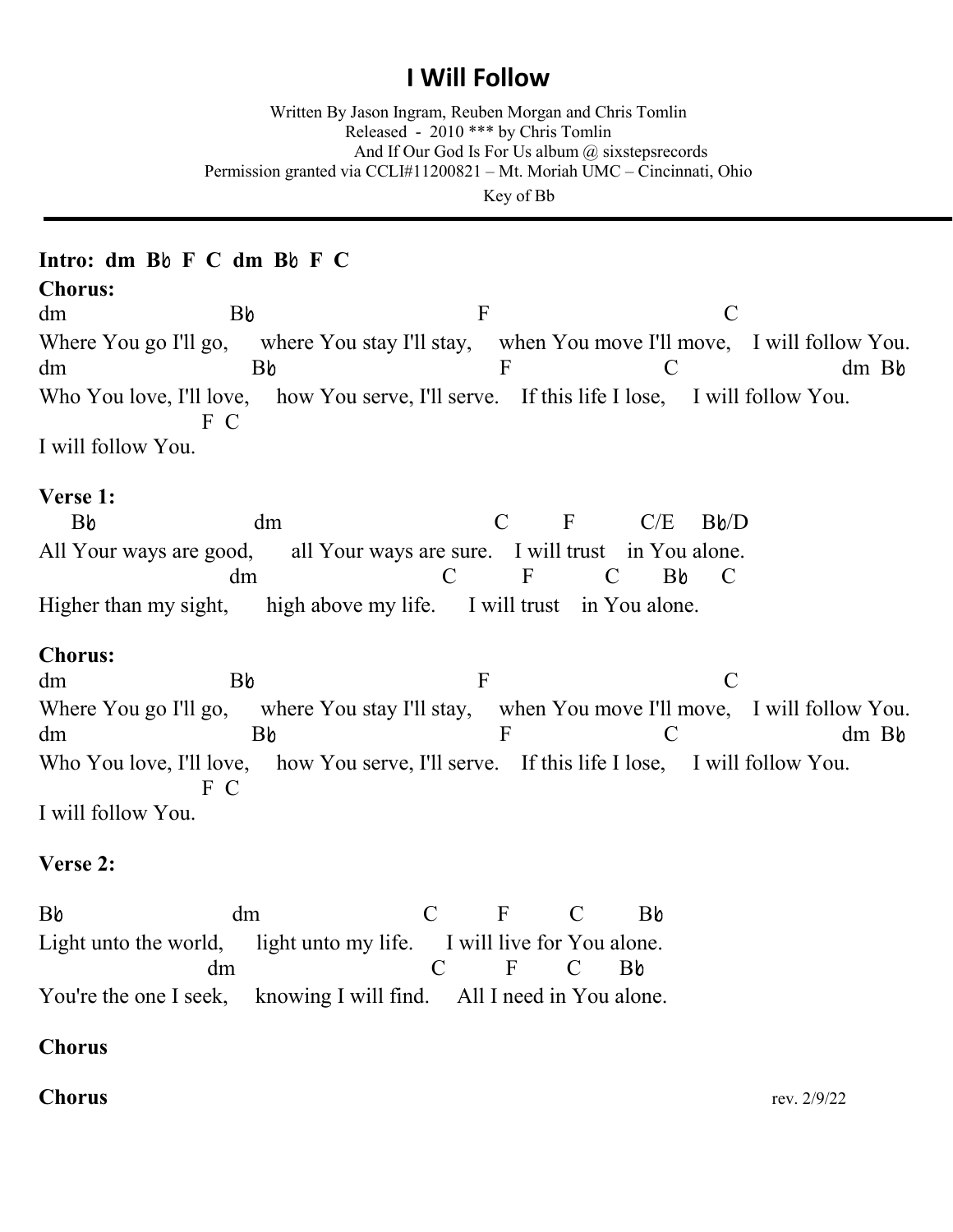THE NATURE OF THE CHURCH

557

**Blest Be the Tie That Binds** 



MUSIC: Johann G. Nägeli; arr. by Lowell Mason, 1845

SM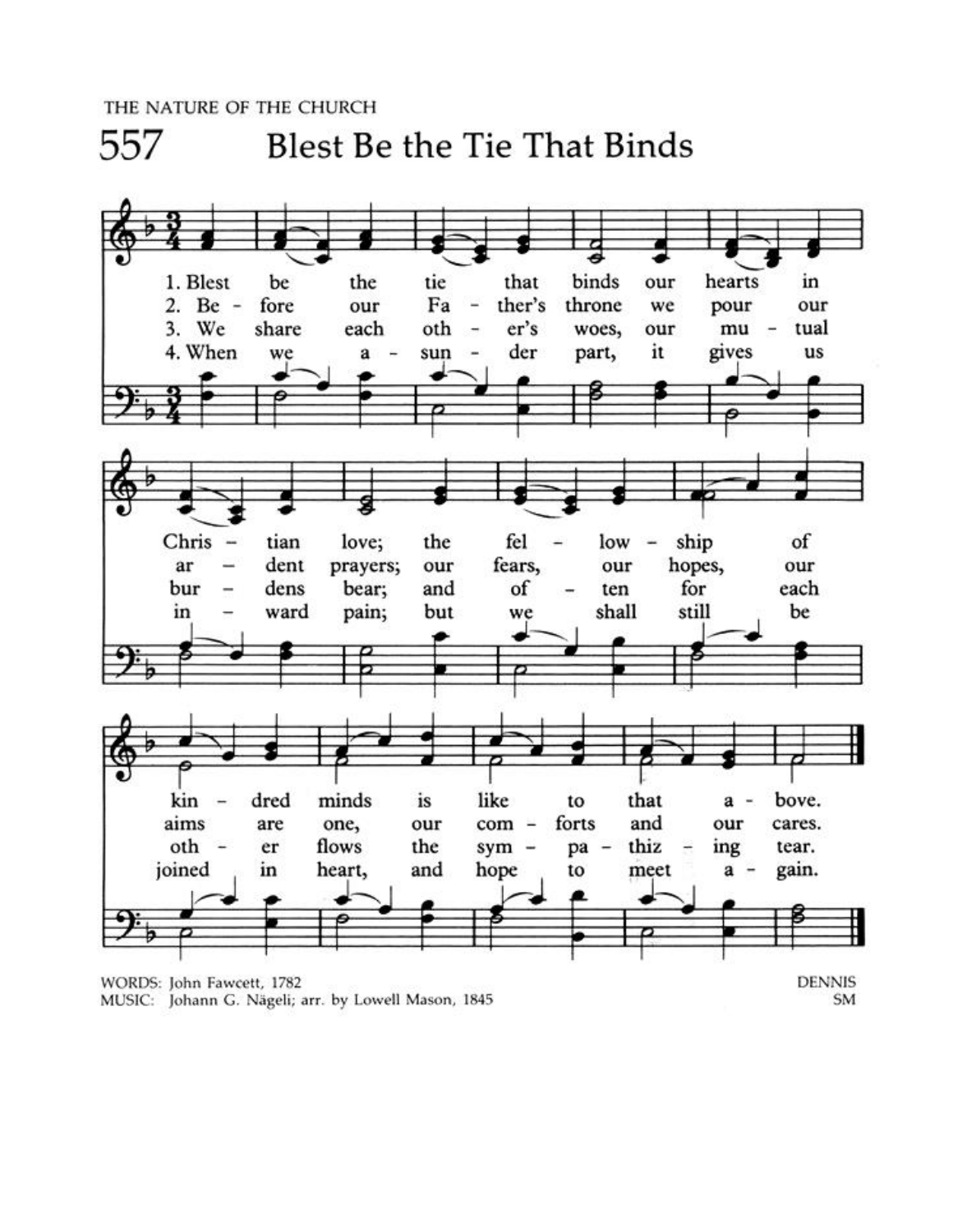

United Methodist Hymnal 95 WORDS: Thomas Ken, 1674 MUSIC (OLD 100th, LM): Attr. to Louis Bourgeois, 1551